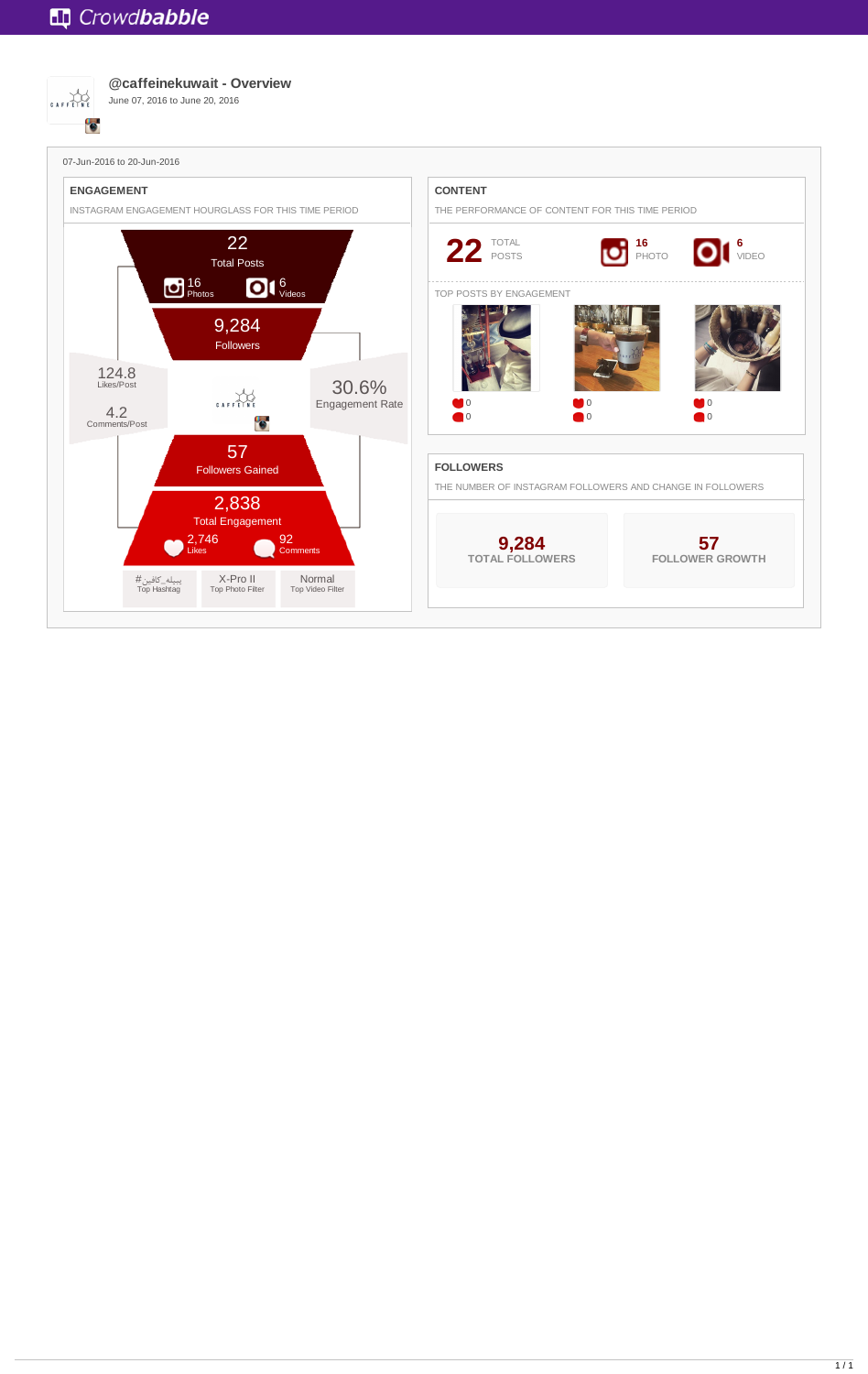

**@caffeinekuwait - Engagement Analysis** June 07, 2016 to June 20, 2016

**Media Mix Distribution** The number of times each media type was used by @caffeinekuwait 20 15 Number of Posts **Number of Posts** 10 5 0 Photos **Videos** 



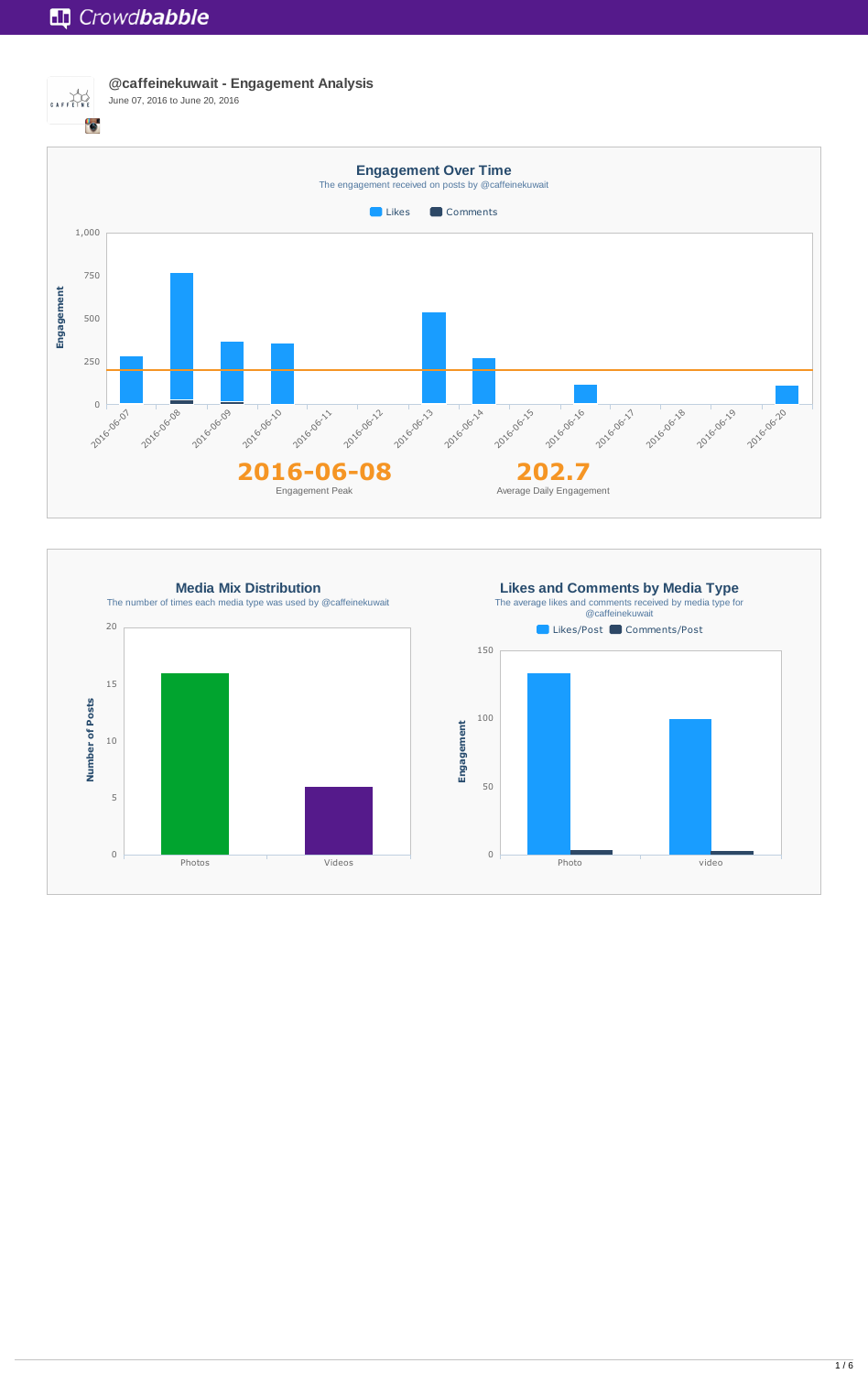

**@caffeinekuwait - Engagement Analysis**



**Likeability** The distribution of likes received on posts by @caffeinekuwait





**Conversation Depth**

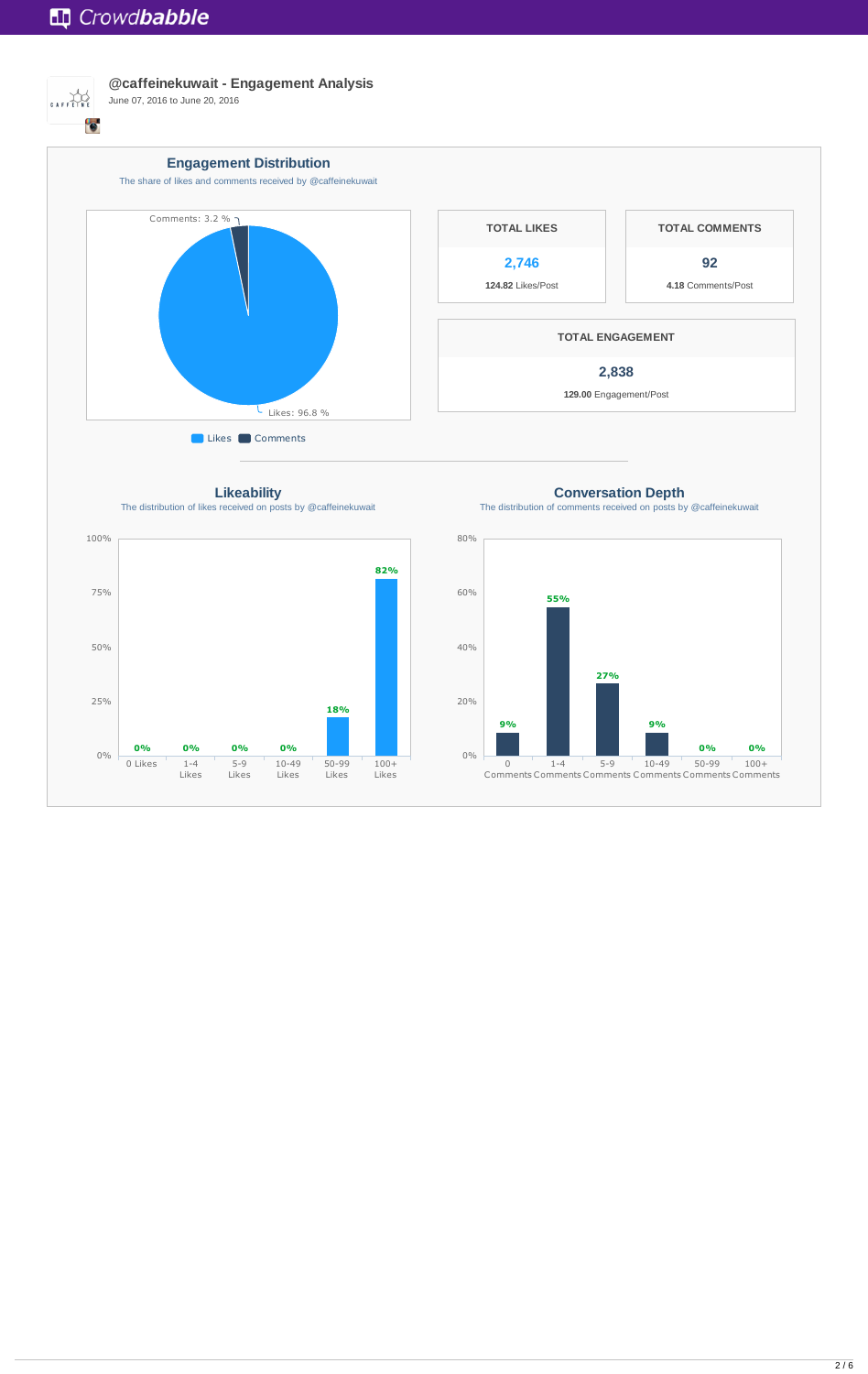

**@caffeinekuwait - Engagement Analysis** June 07, 2016 to June 20, 2016



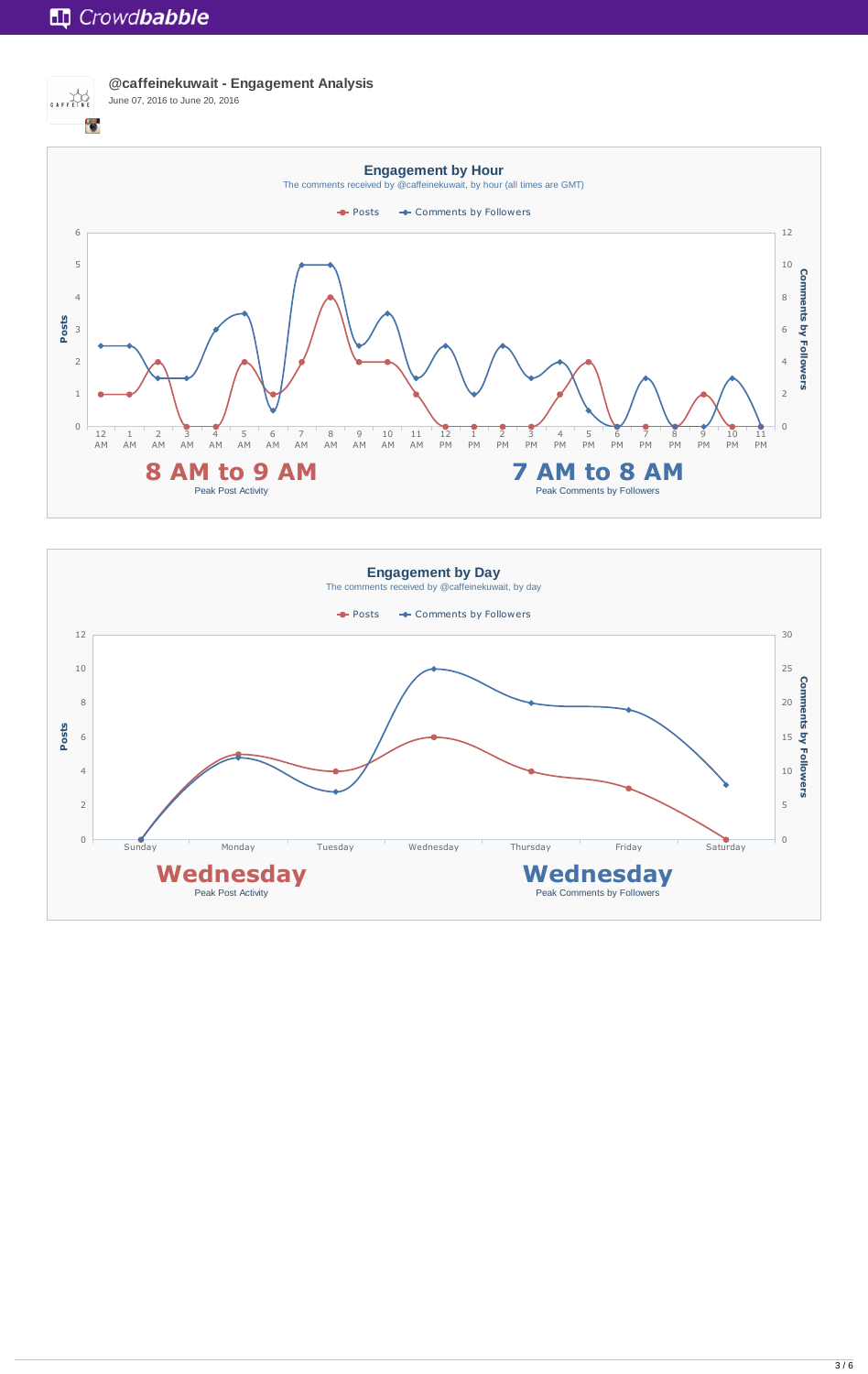

**@caffeinekuwait - Engagement Analysis**

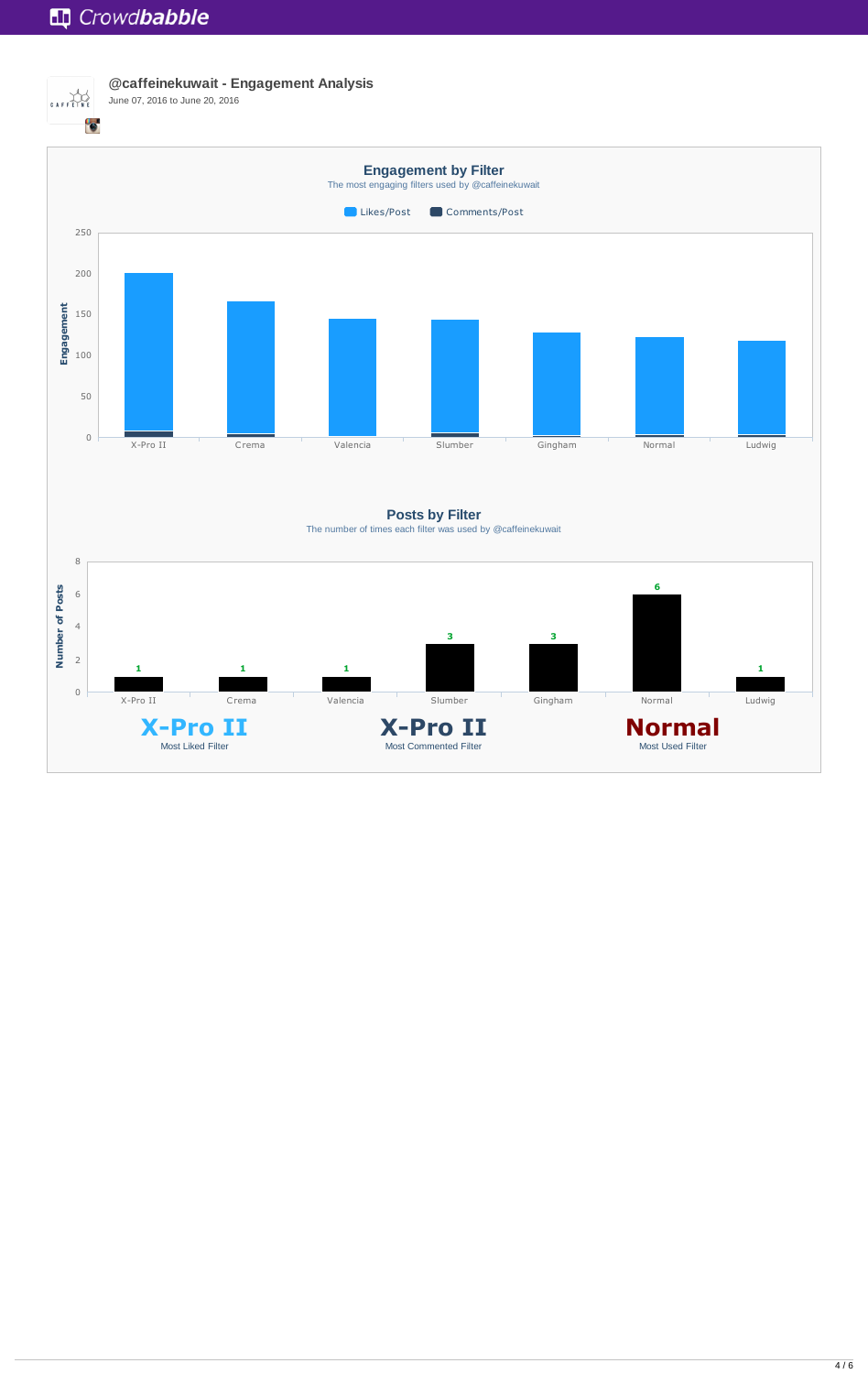

**@caffeinekuwait - Engagement Analysis**





The number of times each #hashtag was used by @caffeinekuwait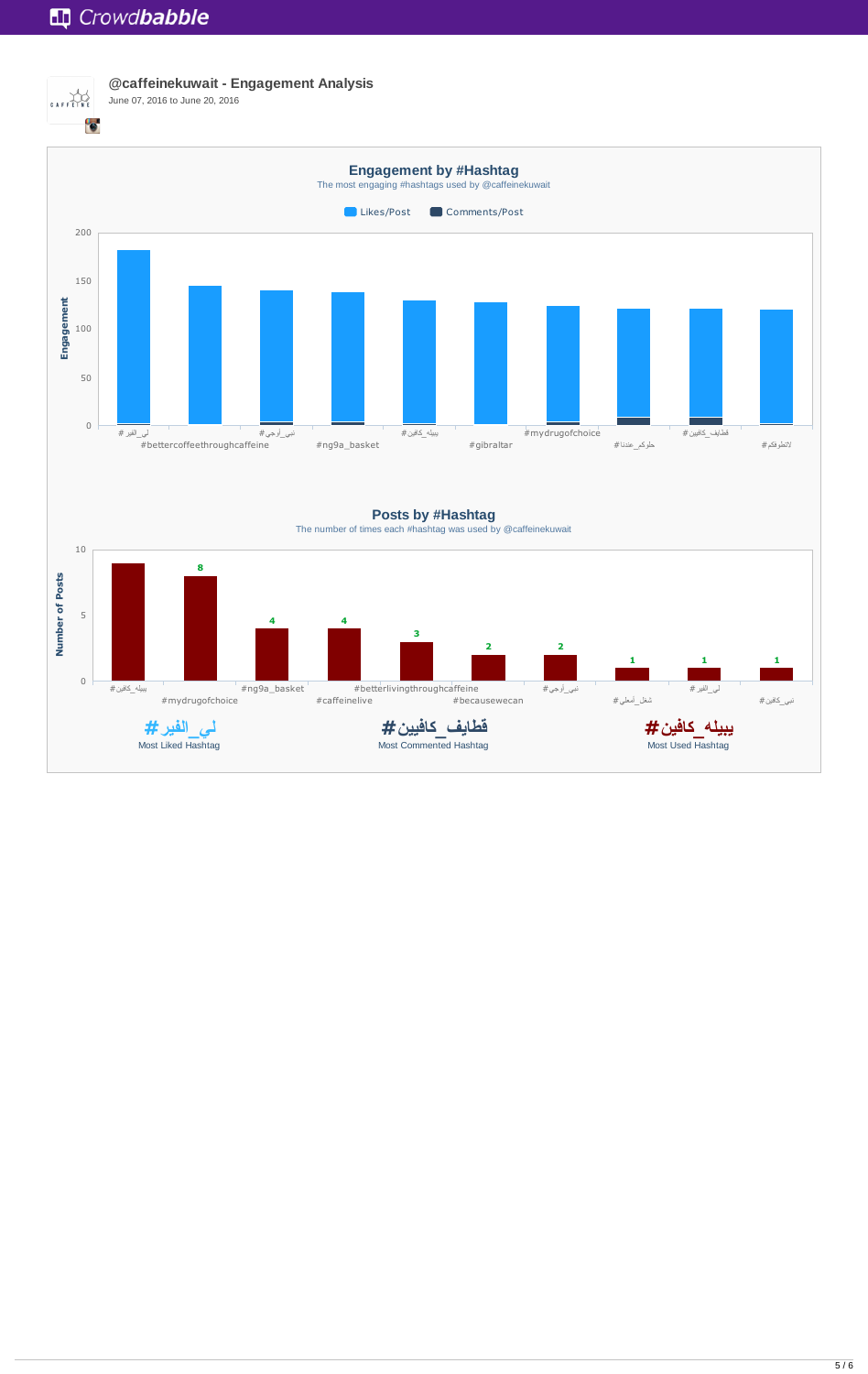

**@caffeinekuwait - Engagement Analysis**

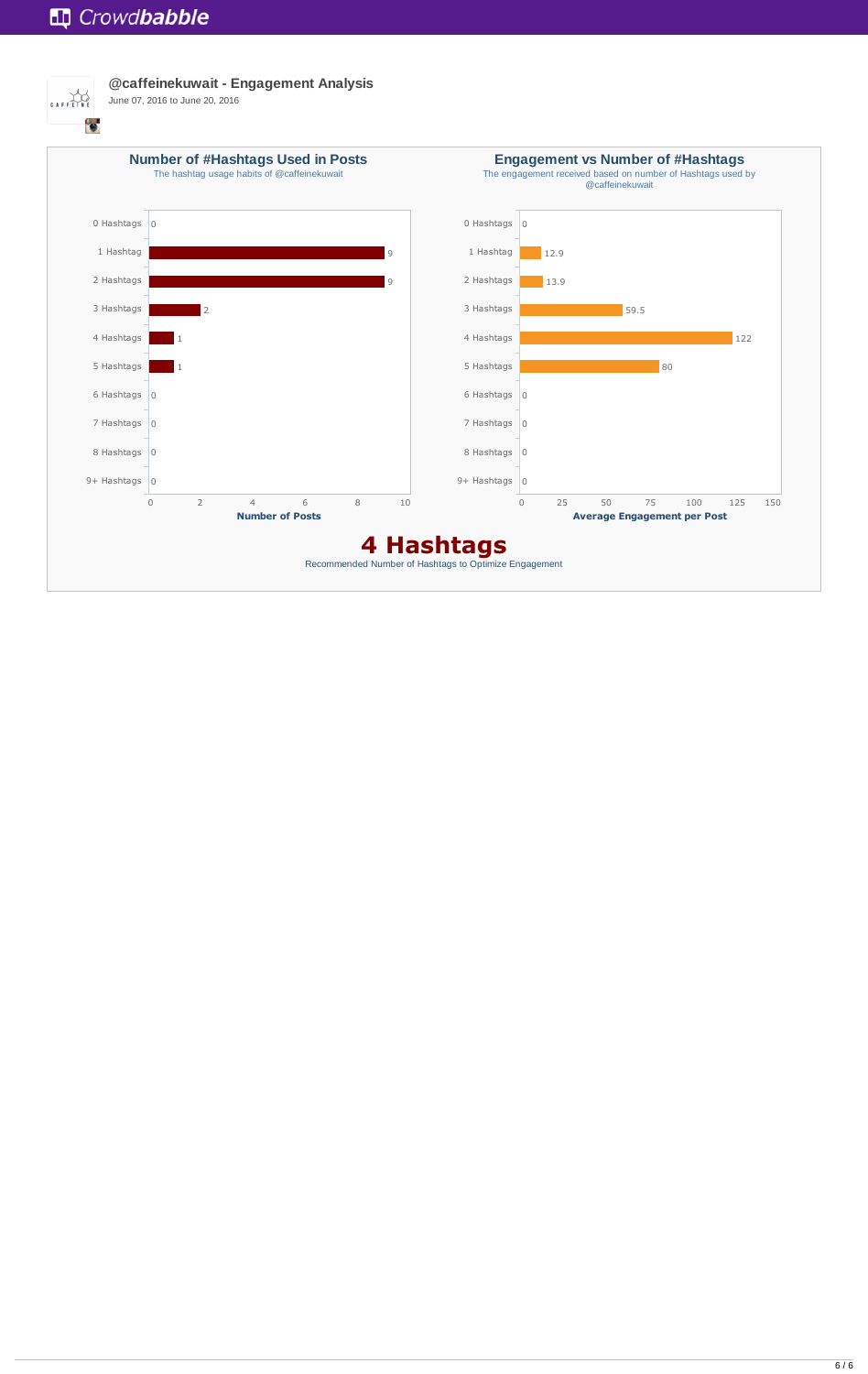

| <b>Average Likes % Per Post</b>     | <b>Average Comments % Per Post</b>     | <b>Average Engagement % Per Post</b>     |  |  |
|-------------------------------------|----------------------------------------|------------------------------------------|--|--|
| Likes as a % of Followers, per post | Comments as a % of Followers, per post | Engagement as a % of Followers, per post |  |  |
| 1.34%                               | $0.05\%$                               | 1.39%                                    |  |  |



**@caffeinekuwait - Content Analysis** June 07, 2016 to June 20, 2016

> **Top Posts By Engagement** The most engaging posts published by @caffeinekuwait during this time period

#### **Top 20 Posts**

Top 20 posts published by @caffeinekuwait during this time period

| <b>Published</b><br>(GMT-5:00) | <b>Content</b> | <b>Post Type</b> | <b>Filter</b> | <b>Likes</b> | <b>Comments</b> | ↓ Total<br><b>Engagement</b> | <b>Engagement %</b> |
|--------------------------------|----------------|------------------|---------------|--------------|-----------------|------------------------------|---------------------|
| 08-Jun-2016<br>01:17           |                | Image            | Normal        | 193          | 8               | 201                          | $0.00\%$            |
| 10-Jun-2016<br>17:18           |                | Image            | Normal        | 182          | 3               | 185                          | $0.00\%$            |
| 07-Jun-2016<br>07:56           |                | Image            | Normal        | 161          | 5               | 166                          | $0.00\%$            |
| 13-Jun-2016<br>02:08           |                | Image            | Normal        | 152          | $\overline{2}$  | 154                          | $0.00\%$            |
| 14-Jun-2016<br>10.00           |                | Image            | Normal        | 145          | $\mathbf{1}$    | 146                          | $0.00\%$            |

16:09



13-Jun-2016 08:05

08-Jun-2016 09:48

08-Jun-2016 08:05

|     | Image | Normal | 124 | $\overline{7}$ | 131 | $0.00\%$ |
|-----|-------|--------|-----|----------------|-----|----------|
|     | Image | Normal | 130 | $\mathbf 1$    | 131 | $0.00\%$ |
| 7   | Image | Normal | 140 | $\sqrt{2}$     | 142 | $0.00\%$ |
|     | Image | Normal | 137 | $\, 8$         | 145 | $0.00\%$ |
| St. | Image | Normal | 141 | $\overline{4}$ | 145 | $0.00\%$ |

14-Jun-2016 05:36

09-Jun-2016 09:22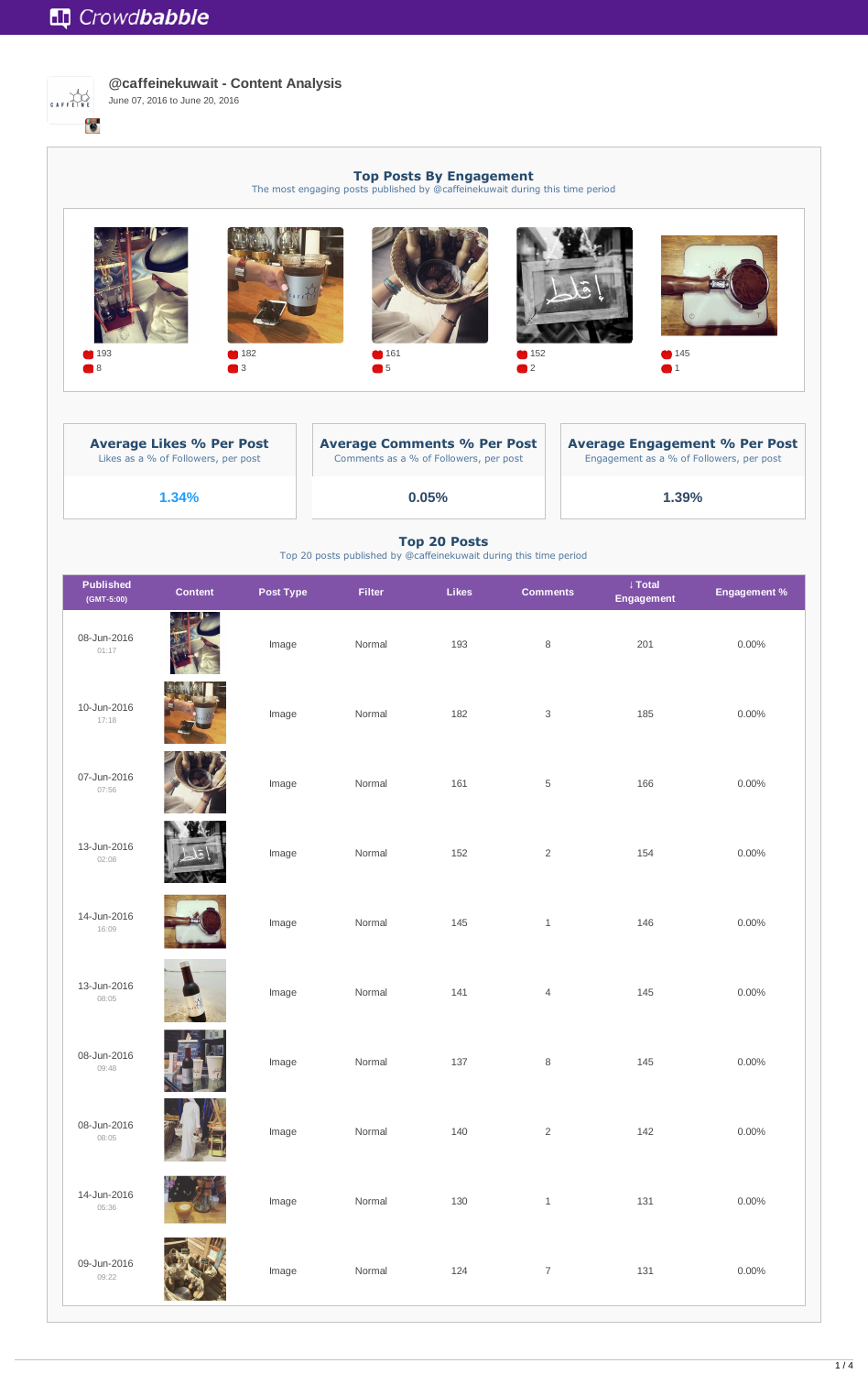

**@caffeinekuwait - Content Analysis**

| <b>Published</b><br>(GMT) | <b>Content</b> | <b>Post Type</b> | <b>Filter</b> | Likes  | <b>Comments</b>           | ↓ Total<br><b>Engagement</b> | <b>Engagement %</b> |
|---------------------------|----------------|------------------|---------------|--------|---------------------------|------------------------------|---------------------|
| 16-Jun-2016<br>06:40      |                | Image            | Normal        | 115    | $10$                      | 125                          | $0.00\%$            |
| 13-Jun-2016<br>05:51      |                | Image            | Normal        | 120    | $\ensuremath{\mathsf{3}}$ | 123                          | $0.00\%$            |
| 09-Jun-2016<br>00:39      |                | Image            | Normal        | 114    | $\, 8$                    | 122                          | $0.00\%$            |
| 10-Jun-2016<br>11:21      |                | Image            | Normal        | 116    | $\ensuremath{\mathsf{3}}$ | 119                          | $0.00\%$            |
| 07-Jun-2016<br>08:48      |                | Image            | Normal        | 115    | $\overline{4}$            | 119                          | $0.00\%$            |
| 13-Jun-2016<br>10:53      | ATCHOAG & P    | Video            | Normal        | 116    | $\sqrt{2}$                | 118                          | $0.00\%$            |
| 20-Jun-2016<br>07:42      |                | Video            | Normal        | 115    | $\,1\,$                   | 116                          | 1.25%               |
| 09-Jun-2016<br>02:03      |                | Video            | Normal        | 109    | $\,6\,$                   | 115                          | $0.00\%$            |
| 08-Jun-2016<br>08:28      |                | Video            | Normal        | $96\,$ | $\overline{4}$            | 100                          | $0.00\%$            |
| 08-Jun-2016<br>21:59      |                | Video            | Normal        | 89     | 10                        | 99                           | $0.00\%$            |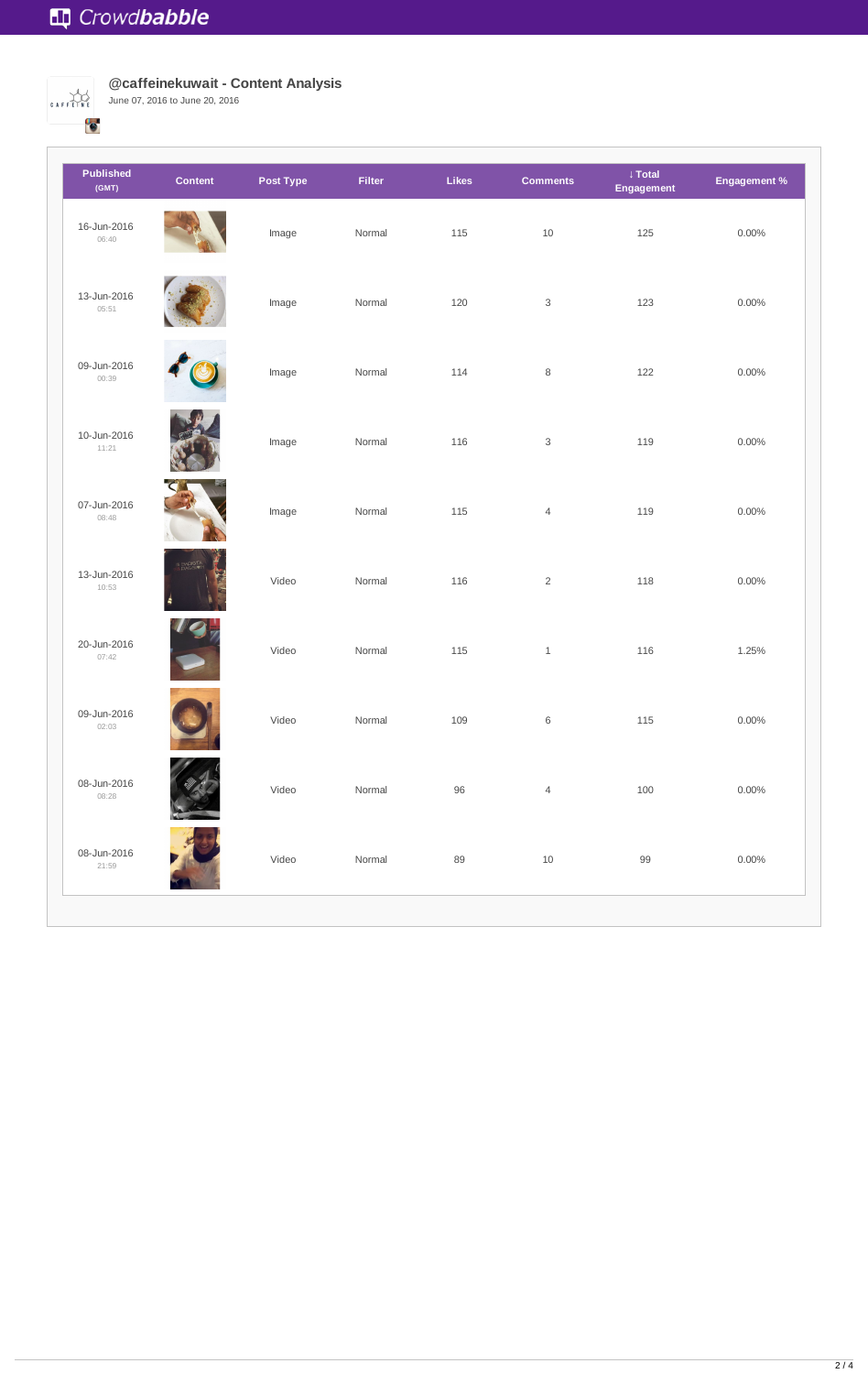# **Tup** Crowdbabble



**@caffeinekuwait - Content Analysis** June 07, 2016 to June 20, 2016